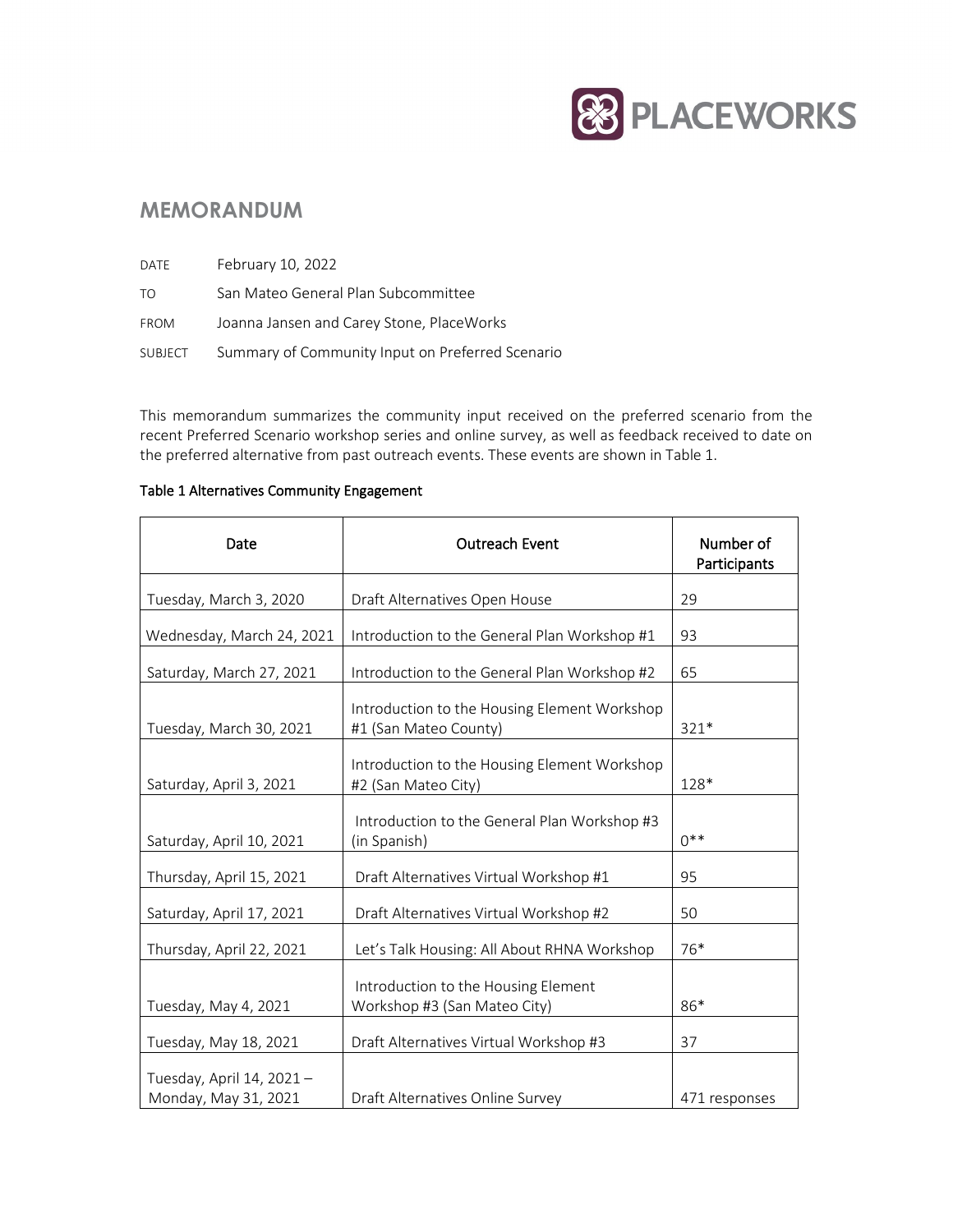

| July 29, 2021                                       | Central Park Music Series Pop-up Event   | 25                                |
|-----------------------------------------------------|------------------------------------------|-----------------------------------|
| August 5, 2021                                      | Central Park Music Series Pop-up Event   | 30                                |
| October 9, 2021                                     | Dia de los Muertos Pop-up Event          | 115                               |
| October 16, 2021                                    | Harvest Festival Pop-up Event            | 93                                |
| October 27, 2021                                    | Storytime in the Park Pop-up Event       | 4                                 |
| October 29, 2021                                    | Mi Rancho Market Pop-up Event            | 26                                |
| November 18, 2021                                   | Chavez Market Pop-up Event               | 25                                |
| Tuesdays, October-<br>December 2021                 | Macedonia Food Distribution Pop-up Event | 8                                 |
| November 2, 2021                                    | Housing Policy Online Workshop           | 35                                |
| October 11, 2021 - January<br>16, 2022              | Housing Element Online Survey            | 594                               |
| January 13, 2022                                    | Fair Housing Online Workshop             | 29                                |
| Saturday, January 22, 2022                          | Preferred Scenario Virtual Workshop #1   | 47                                |
| Thursday, January 27, 2022                          | Preferred Scenario Virtual Workshop #2   | 46                                |
| Friday, January 21, 2022 -<br>Monday, March 7, 2022 | Preferred Scenario Online Survey         | 63 responses as<br>of February 10 |

\*Number of participants for the Housing Element workshops is based on the total registrants. These workshops were hosted in partnership with the San Mateo County Let's Talk Housing Initiative. \*\*Although the Spanish workshop had no live participants, the meeting recording has been viewed 49 times to date.

# **About the Workshops and Online Survey**

The draft alternatives workshop series occurred in spring of 2021. The goal of the draft alternatives workshops and online survey was to confirm we are considering a sufficient range of alternatives before the General Plan team conducts an in-depth evaluation to compare the pros, cons, and outcomes of each alternative on housing, character, traffic, public services, health and equity, environmental sustainability, City's fiscal health, conformance with applicable state laws, and other topics. Feedback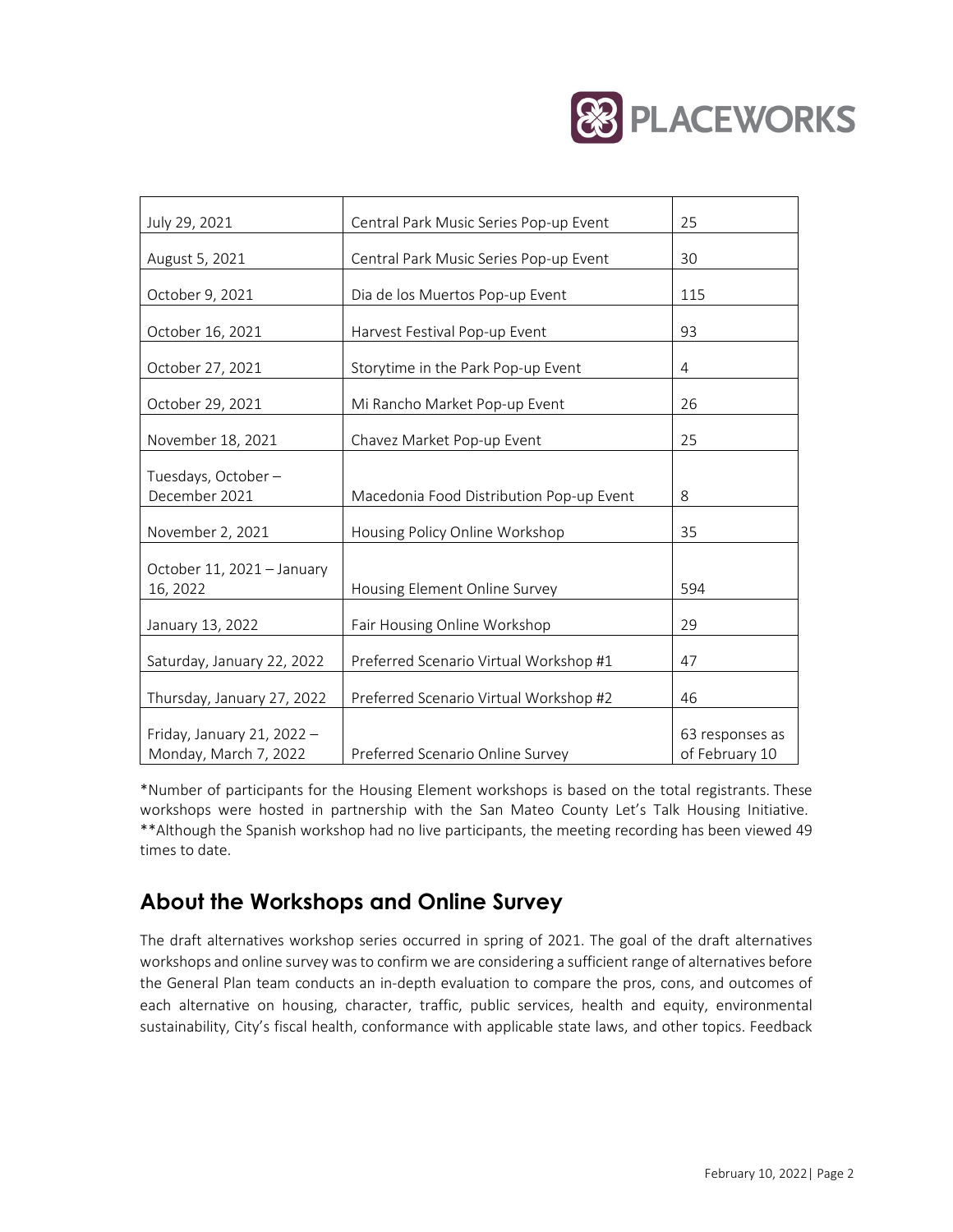

that expresses support or dislike for a given alternative from this outreach effort is included in this meeting summary.

After listening to the community's input and receiving direction from the City Council on the three alternative plans for land use and circulation in fall of 2021, the project team completed the alternatives evaluation and published the evaluation on January 14, 2022. The alternatives evaluation was presented to the community at two virtual workshops. During the workshops, community members were able to share ideas on their preferred alternative and raise important issues they believe the General Plan should address related to land use and circulation. The feedback received during these workshops is included in the summary below.

An online survey is also available o[n www.strivesanmateo.org](http://www.strivesanmateo.org/) from January 21, 2022 to March 7, 2022 to allow community members an opportunity to share which land use and circulation alternative they prefer. Respondents can provide feedback on the land use alternatives at a citywide level or by study area. It also includes questions about the tradeoffs implied by different alternatives to better understand the community's preferences. The settings of the survey restrict the number of responses to one per person and track web browser cookies to help ensure that each participant only completes the survey once. All feedback received to date from the online survey is summarized below. It is important to note that this online survey is not considered statistically significant.

Lastly, this summary includes feedback from recent Housing Element outreach conducted by the City's housing team to ensure we are listening to all the feedback that applies to land use or circulation. This summary documents community input whether mentioned by one person or many people.

Community input submitted directly to the City outside of the workshops and online survey can be viewed at: [https://strivesanmateo.org/documents/publiccomments/.](https://strivesanmateo.org/documents/publiccomments/)

# **Preferred Scenario Outreach Demographics**

A total of 103 participants attended the preferred scenario workshops. During each workshop, the City asked the following two questions to understand who was participating in the process and how to improve communication about the project moving forward.

## *Is this your first time joining us for a General Plan event?*

- 51 percent of the workshop participants were new.
- 49 percent had participated in a previous General Plan meeting.

## *What kind of stakeholder are you?*

- 60 percent of workshop participants said they are either a resident or own property or both.
- 18 percent of participants work in or visit San Mateo.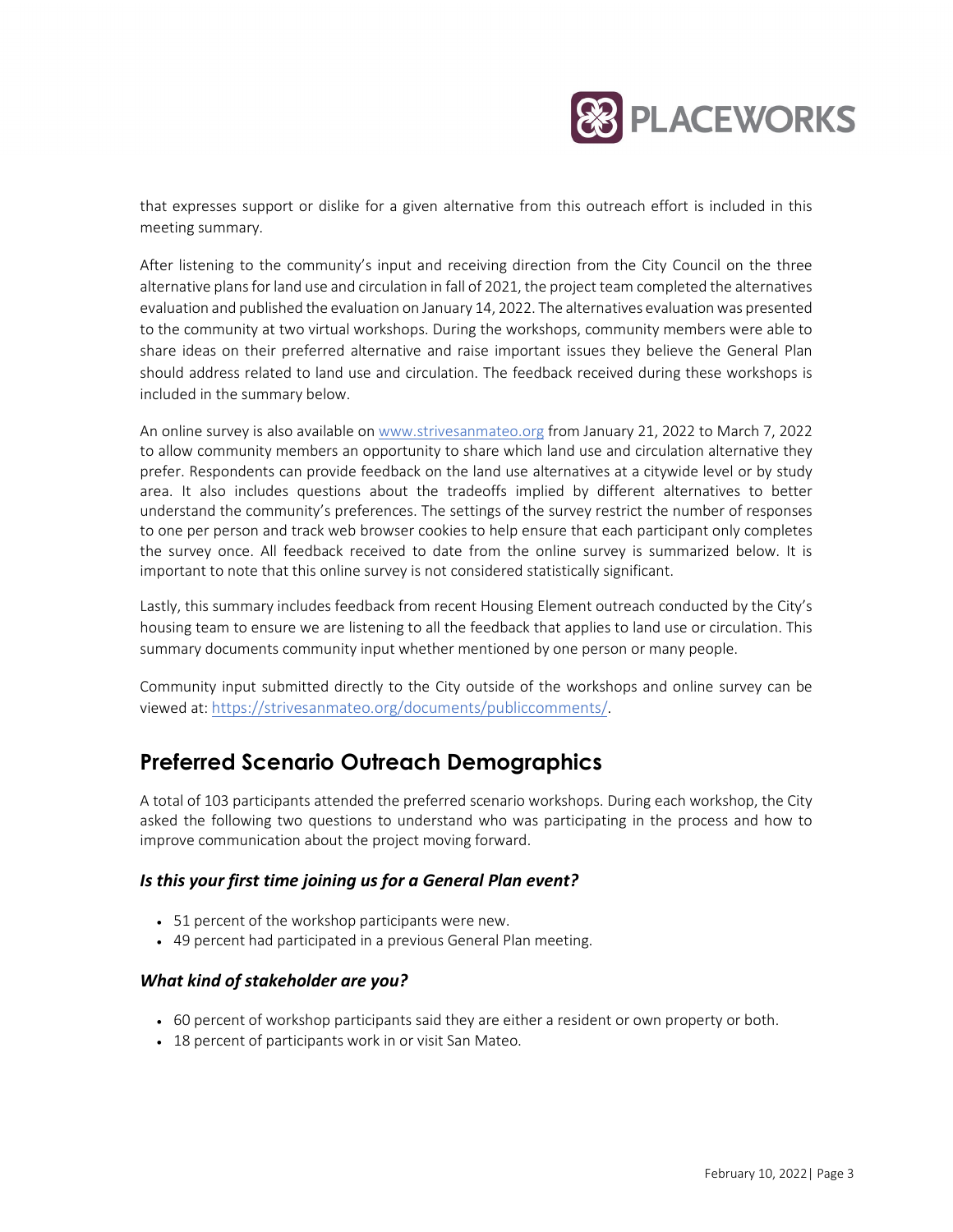

• 7 percent of the participants are renters.

The online survey also includes six voluntary demographic questions to better understand who is participating in the survey. A total of 40 surveys have been completed as of Friday, January 28, 2022. The questions and responses received so far are listed below.

## *How long have you lived in San Mateo?*

- 54 percent have lived in San Mateo more than 15 years
- 13 percent have lived in San Mateo between 6 to 10 years
- 13 percent have lived in San Mateo between 1 to 5 years
- 8 percent do not live in San Mateo
- 6 percent have lived in San Mateo between 11 to 15 years\*
- 5 percent have lived in San Mateo less than 1 year
- One respondent skipped this question.

*\*Please note, this response was inadvertently left out as a response option when the survey was originally published on January 21, 2022. This response was added as a survey choice on January 27, 2022.* 

## *How are you affiliated with San Mateo?*

- 48 percent were residents
- 40 percent were both residents and work in San Mateo
- 8 percent visit San Mateo to shop or dine
- One participant lives in the county
- One respondent skipped this question.

## *Which best describes your current housing situation?*

- 73 percent own their home
- 21 percent rent their home
- 3 percent live with others and do not own or pay rent
- Two participants skipped this question.

## *What is your age group?*

- 35 percent were between 35 to 50 years old
- 29 percent were between 50 to 65 years old
- 25 percent were more than 65 years old
- 6 percent were between 20 to 35 years
- Three participants skipped this question.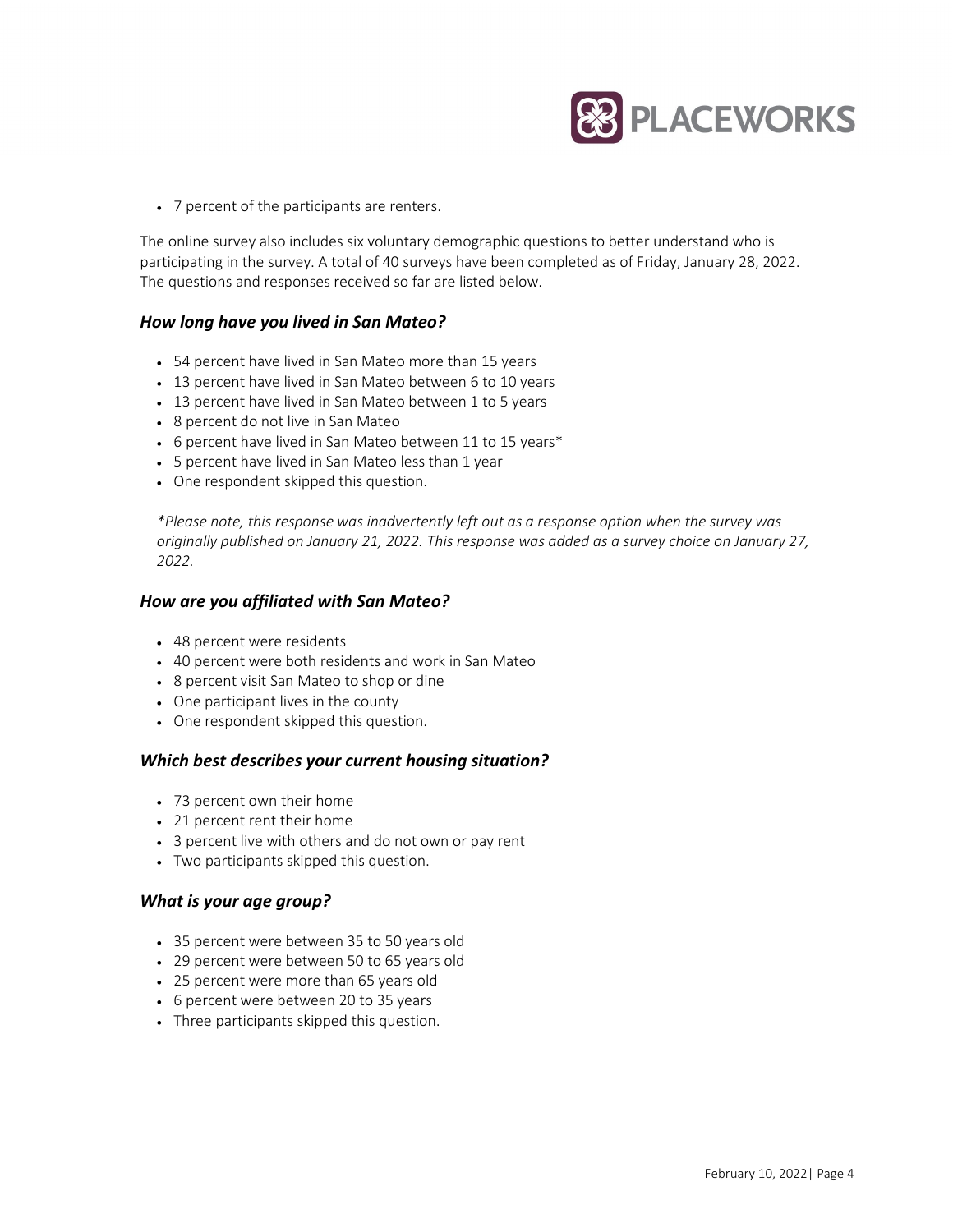

## *What is your race or ethnicity? (Check all that apply).*

- 63 percent were white
- 11 percent were mixed or other
- 8 percent were Asian
- 8 percent were Latino/Hispanic
- One participant was Black/African American
- Eight participants skipped this question.

## *Which best describes your household annual income?*

- 33 percent earn greater than \$185,000
- 32 percent prefer not to say
- 11 percent earn \$115,000 to \$150,000
- 6 percent earn \$45,000 to \$80,000
- 5 percent earn \$80,000 to \$115,000
- One participant earns less than \$45,000
- One participant earns \$150,000 to \$185,000
- Six participants skipped this question.

# **Preferred Circulation Alternative**

## *Most important circulation issue the General Plan should help the City improve.*

This section summarizes the issues that community members raised either in the workshop or in the online survey.

Alternate Modes of Travel

- Safer walking and biking options.
- Active transportation strategies to enhance pedestrian and bicycle connectivity.
- Enable bike access as much as possible, especially east west access.
- Offer choices for people to travel on foot, bike, scooter, train and make these spaces safe.
- Incorporate different modes of travel with Green Streets principles.
- Do not provide bike sharrows, install protected biking lanes.
- Locate bicycle improvements on streets without loss of street parking.
- Better crossings for pedestrians, especially near schools.
- Improve people's ability to meet their daily needs without a car.
- Support for low and zero carbon transportation alternatives.
- Create options for people who live more than 1/2 mile from transit and cannot walk or bike.
- New bike paths should connect with transit and rest of the bike network.
- Provide protected walking lanes for pedestrian safety.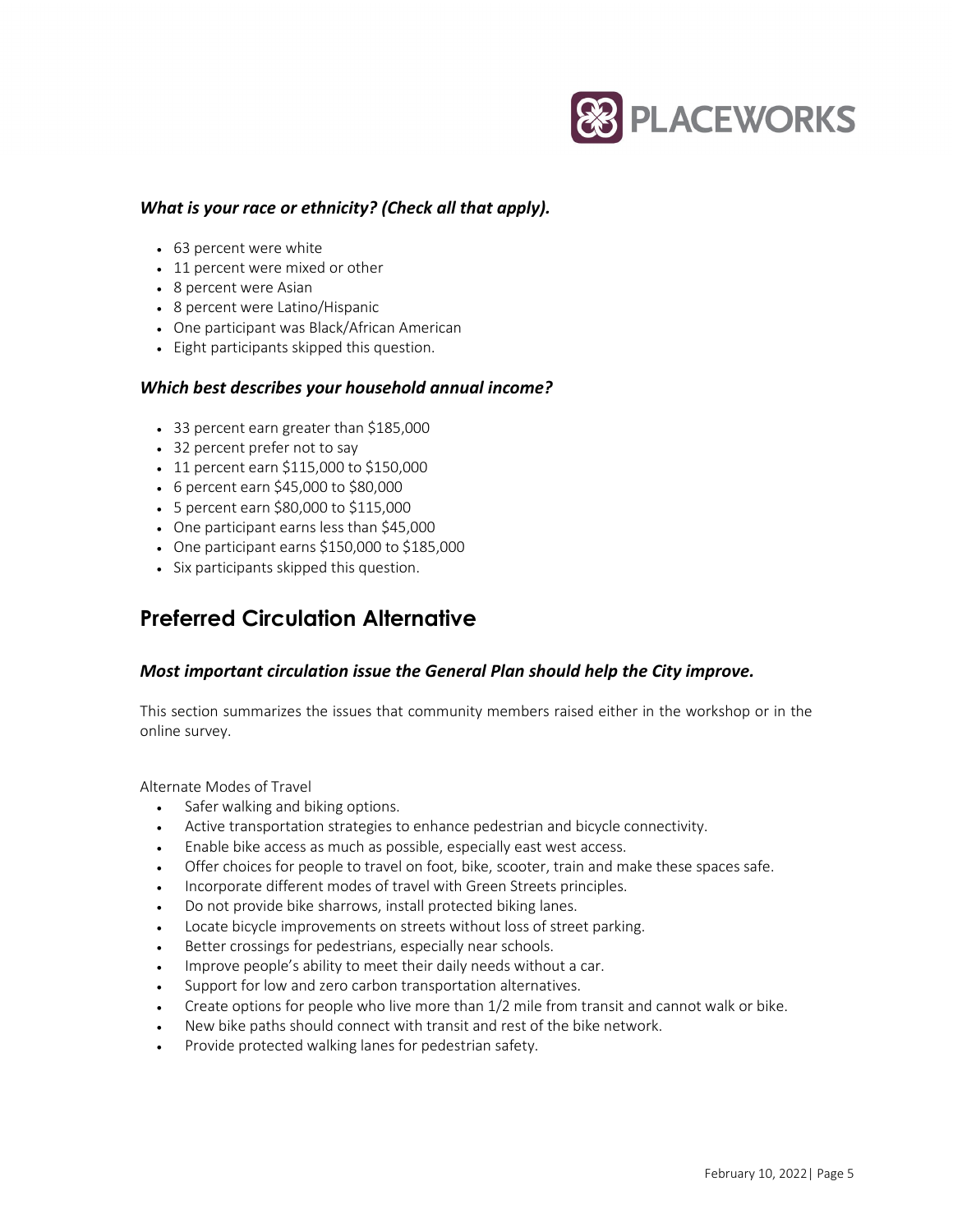

• Do not focus improvements in only one area of the city.

#### Transit

- More frequent and reliable transit service.
- There is a need for east to west public transit access.
- Allow residents to share job shuttles or other shared transit.
- Bus-only lanes and more bus frequency, especially on El Camino Real.
- For regional transit to work buses need to run late into the evening.
- Provide transit access to BART and Caltrain stations and adjoining counties.
- Sam Trans needs more convenient routes that cover more of the city.
- Educate and promote the use of public transportation and biking aimed at kids.
- Partner with Foster City to build public transportation to FC-Hillsdale that way Foster City residents do not have to drive to Caltrain or the Hillsdale Mall.
- More accessible routes to downtown.

#### Vehicles and Roadways

- Vehicle driving, road care and improvements.
- Address traffic congestion, in particular near Hillsdale mall and Hillsdale/101 entrance and traffic flowing east to west assuming it returns to pre-pandemic levels.
- Recognize most people need their cars to shop, travel to work and school.
- Size of the street width that allows driving, parking and bicycle lanes both ways.
- Increased policing of traffic violators.
- Maintain peak hour travel times in major corridors.
- Improve traffic flow from west to east of Highway 101.
- Improve Hillsdale corridor into Foster City.
- Consider capacity of roads to handle cars due to increased population.
- Improve east west connectivity between 9<sup>th</sup> Avenue and Highway 92 to 16<sup>th</sup> Avenue for cars, pedestrians, and bicyclists.
- In north central, traffic congestion makes it impossible to maneuver for all modes of transit.

#### Parking

- Charge for parking garages in downtown to entice alternative modes of travel to downtown.
- Maintain on-street parking in areas that do not have on-site parking.
- Transform parking spaces into parks.

#### **Other**

- Focus on the needs of our senior population. Provide the ability for seniors to use private vehicles to access downtown if they are unable to use pedestrian or bike alternatives.
- Keep the East Bay commuters from cutting through the neighborhoods.
- Micro-communities need to be deeply involved in circulation changes to their community.
- Phase development to real transit improvements.
- Provide grade separations at all train crossings.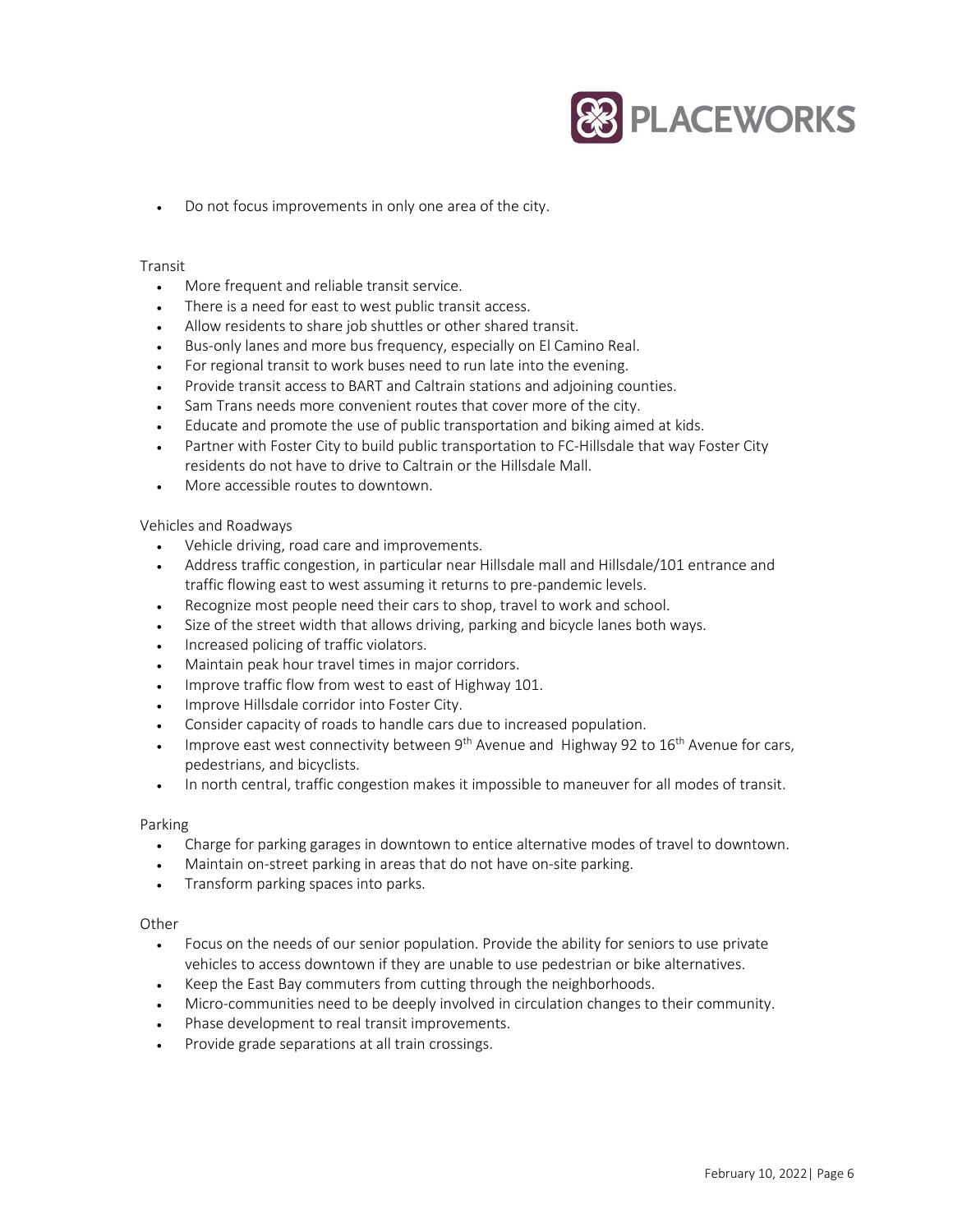

- Fine cars with loud noise.
- Preserve historic neighborhoods.
- More greenery.

## *Ideas from the circulation alternatives that should be part of the adopted General Plan.*

Attendees of the preferred scenario workshops were able to share ideas from the circulation alternatives they believe should be a part of the General Plan. The responses are summarized below.

- Pedestrian and bicycle only streets and paths.
- Better transit connections, especially from the east to west.
- More streets that are closed to cars in downtown.
- High frequency bus access on El Camino Real.
- Autonomous vehicles that provide free shuttles to pedestrian only B Street activities.
- Pedestrian-friendly downtown and El Camino Real.
- Bike share and e-bike incentive programs.
- Address transit access for people that live in the hills of San Mateo.
- Make modal filters standard on side neighborhood streets.
- Expand the pedestrian mall on B street one block west between 1st and 2nd avenues.
- Support for a hyperloop or self-driving vehicles in lieu of public transit.
- Reduce the number of lanes on El Camino Real and prioritize bike and/or bus lanes.
- Support for on-demand rides, especially for seniors.
- New residents should not be able to own cars.
- Employers should provide shuttles to ease congestion.
- Do not plan for more congestion.
- Incorporate traffic calming measures.
- Streets around schools should not be accessible by cars.
- Line transit corridors with trees.

## *Preferred circulation alternative input from the workshops and online surveys.*

The support received for each circulation alternative during the draft alternatives range workshops, preferred scenario workshops, and preferred scenario online survey is listed below.

- 16 workshop participants and 29 online survey respondents prefer Circulation Alternative C.
- 6 workshop participants and 20 online survey respondents prefer Circulation Alternative A.
- 2 workshop participants and 9 online survey respondents prefer Circulation Alternative B.

## *Key words or sentences used to describe the preferred circulation alternative.*

The preferred scenario online survey asks participants to identify a key word or sentence to describe their preferred circulation alternative. The responses submitted are listed below.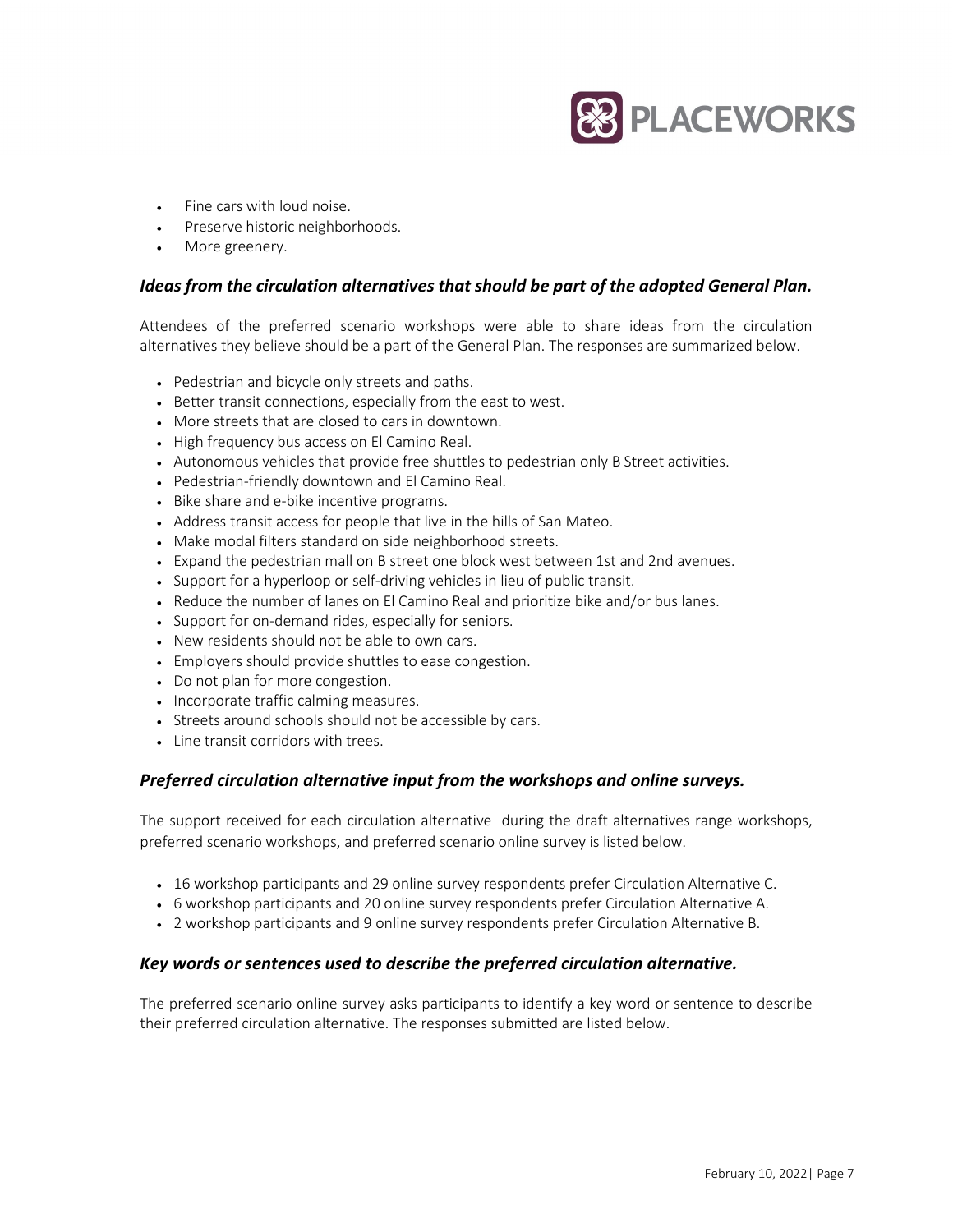

- Enhance all modes of public transit, including bus, BART, Caltrain.
- More clean alternatives like walking and bicycling.
- Prioritize road and bridge repair and build new roads when needed.
- Protect the Downtown's character of small and medium sized businesses.
- Maintain character of historical housing previously zoned for single family only.
- Encourage higher density to encourage non-automotive transit.
- Make it convenient for people to get out of their cars.
- Provide for higher density uses to support transit.
- Minimize new traffic but still meet the Fair Share requirements.
- Provide a network of multiple circulation modes.
- Prioritize vehicle and motorcycle use.
- Improve regional connections.
- Improve traffic flow throughout the city for cars.
- Prioritize bicycle infrastructure.
- Widen bridges and highways.
- Improve walkability, beautification and parking.
- Emerging mobility solutions.
- More lanes to reduce congestion.
- Maximum coverage to build.
- Walkable city.

## *Changes suggested to the preferred circulation alternative.*

## Alternative A

- More vehicle lanes.
- Less development.

## Alternative B

- More green spaces.
- Intersection improvements and traffic flow.
- Decrease bike and pedestrian use.

## Alternative C

- More walkable city areas protected by trees.
- Make it easier for transit, pedestrians, and cyclists to get around safely.
- Include the area around Hillsdale and expand to the west side of El Camino Real.
- Dramatically increased frequency of bus service.
- Mandate electric car charging at all apartment buildings.
- More parking structures.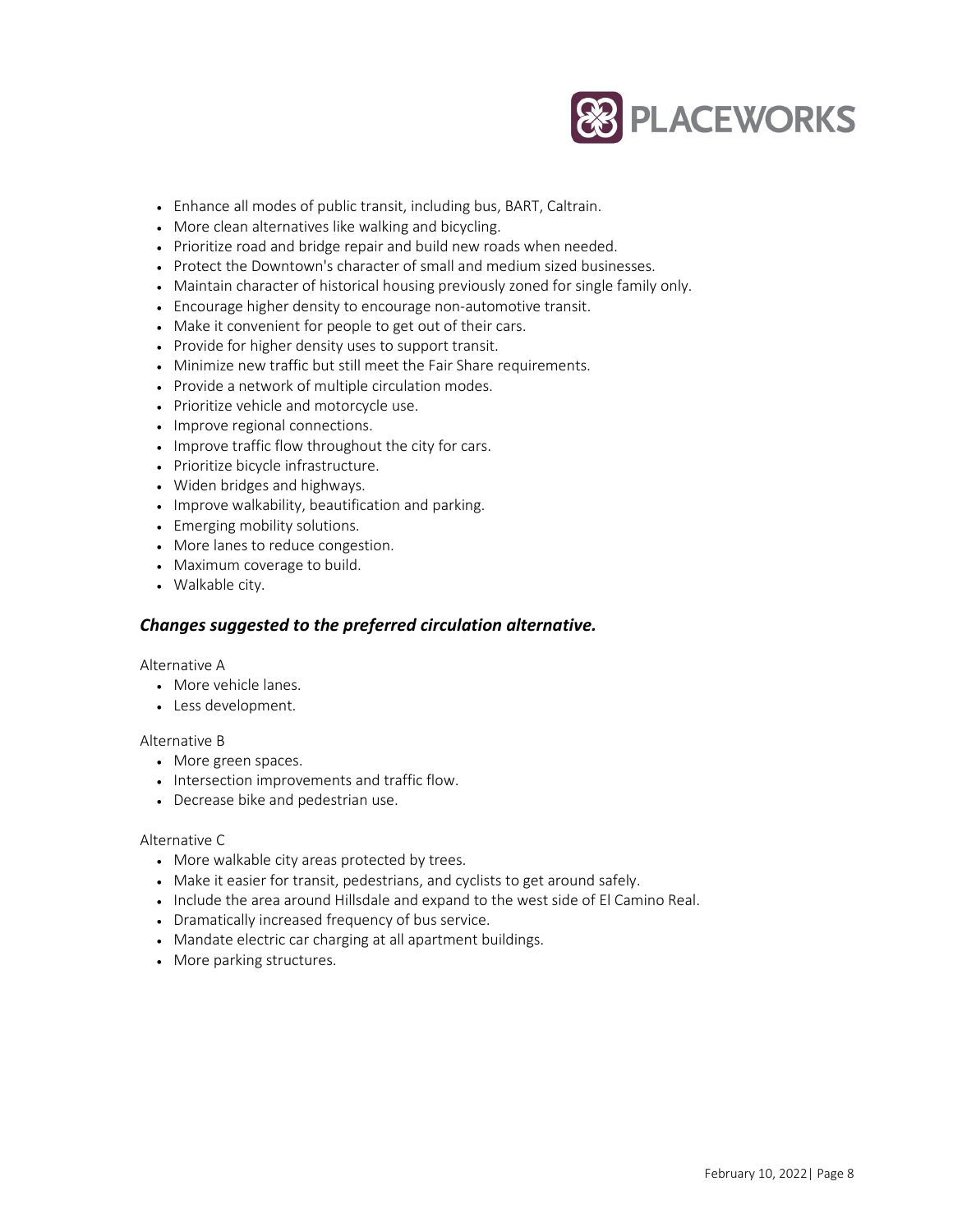

# **Land Use**

## *Most important land use issue the General Plan should help the City improve.*

#### Downtown

- Would like to see a vibrant downtown.
- Protect the Downtown to preserve the successful mix of small and medium businesses.
- More homes near jobs, transit, amenities and downtown.

#### Housing

- Increase mixed use areas throughout the city.
- Providing more affordable housing options throughout the city is essential.
- New affordable housing development should include services for residents and visitors.
- Avoid high density housing that dramatically impacts traffic.
- Quantity of housing should be kept to minimal levels that will still meet any state demands.
- Make it feasible for affordable housing developers and private developers to build lower-cost housing, especially missing-middle housing.
- Single-family neighborhoods should allow multifamily, including in Aragon and San Mateo Park.
- Address overcrowding and loss of single-family homes to multi-family.
- Adequate parking should be provided for new housing.
- Maintain single-family neighborhoods as they currently are.
- Protect all single family neighborhoods, including in and adjacent to North Central San Mateo, similar to the other side of El Camino Real.
- Increase the required percentage of affordable housing.
- More mid-level homes that are three to five stories in height.
- Seek State funding as a permanent source of funding for affordable housing.
- Workforce housing with three to four bedrooms is needed for families.

## Transit

- Need more transit-supportive land uses for SamTrans and Caltrain to increase transit service.
- Increase heights and densities around transit stations and main corridors like El Camino Real.
- Locate multi-family near public transportation.

## Amenities

- More community gathering areas, open space, recreation facilities and parks.
- Bring culture to San Mateo by adding public art, museums and theaters.
- New housing should be developed in conjunction with amenities, such as transit, parking, open space. Do not build the housing first and add the amenities after.
- New multi-family housing needs recreational areas for families.

## **Other**

- Mixed use buildings with retail on the ground floor, and housing above.
- Keep heights as is, there are too many tall buildings.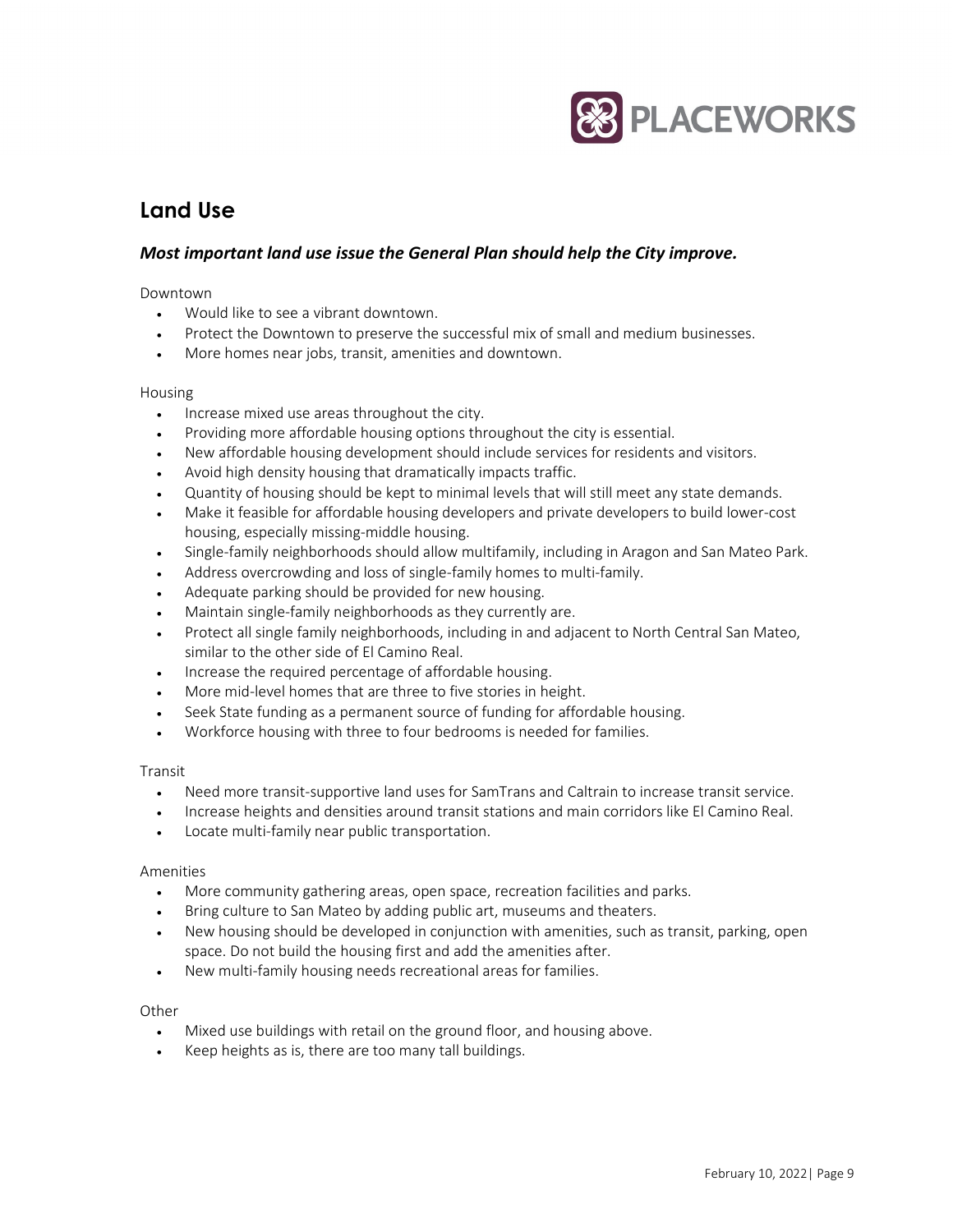

- Measure Y height restrictions must be withdrawn.
- Maintain current heights but increase density.
- Protection and enhancement of the existing built environment, including neighborhoods, historic and cultural resources. Implement adaptive reuse.
- Neighborhood parking structures in lieu of on street parking.
- Parking is an issue in neighborhoods because people do not use their garages for cars.
- Address unused parking lots and aging shopping centers.
- Concern the City Council is only listening to developers.
- Increase the tree cover in the city.
- Do not allow people to pitch tents in public areas.
- Address severe climate threats and public health and equity issues.
- There are too many old commercial properties that could be repurposed.
- Slow growth to maintain city integrity.
- Do not add new businesses.

## *Ideas from the land use alternatives that should be part of the adopted General Plan.*

Attendees of the preferred scenario workshops were able to share ideas from the land use alternatives they believe should be a part of the General Plan. The responses are summarized below.

- Focus on adding jobs and housing near transit.
- Housing diversity throughout the city, not just where transit is currently.
- Reduce size of unused parking lots.
- Increase affordable housing options.
- Support redevelopment of Hillsdale Mall to incorporate housing and supportive uses.
- Allow development to the next increment of density citywide.
- Housing densities need to be increased along Alameda and El Camino Real and within low density neighborhoods, including Aragon Beresford and San Mateo Park.
- Support for various housing types distributed throughout the city, including in San Mateo Park, Baywood, and Beresford Hillsdale.
- Create a special mello-roos community facilities district that allows higher heights/densities in exchange for paying a special tax to fund transportation improvements.
- New development should be built at the same time as new services for the community.
- Support for new mid-level housing that is 4 to 7 stories tall.
- Mixed use zones should have a minimum percentage of housing with density bonuses.
- Rehabilitating underused shopping centers and commercial buildings.
- Consider impacts to schools as a result of new residents.
- Keep the height limits as is.
- More parks and community space. Parkland needs to be added in the San Mateo Heights.
- Reduce or eliminate parking minimums.
- Support developers allocating 15 to 20% of new housing units as affordable housing.
- More pedestrian friendly areas. Walkability is critical moving forward.
- Housing at Bridgepointe is a great idea to slow the closing of retail.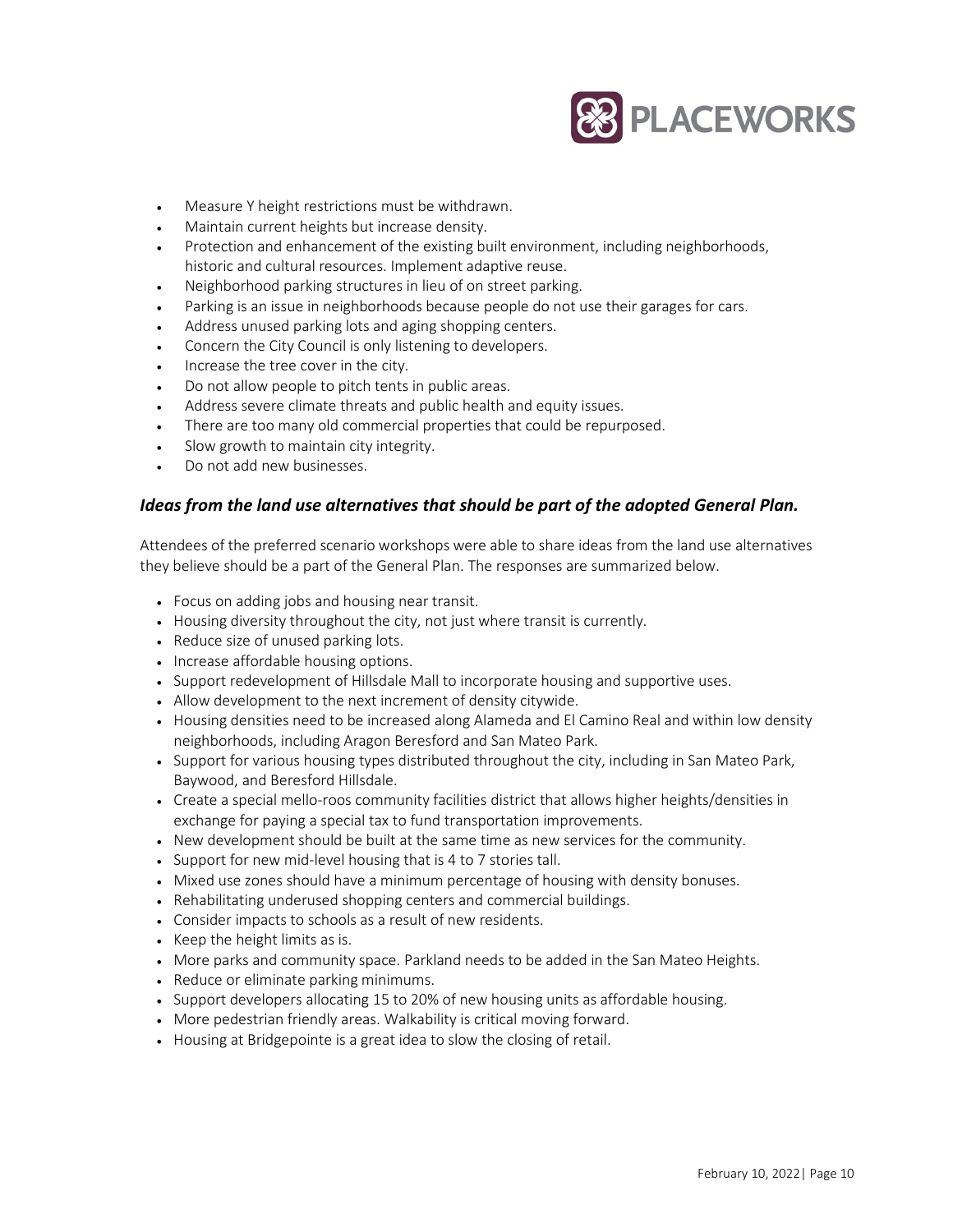

- Address services for the community, especially medical services.
- Provide housing for only city and county employees.
- Strike a balance between housing and preservation.

## *Preferred land use alternative input from the workshops and online survey.*

## *Citywide*

The support received for each land use alternative during the draft alternatives range workshops, preferred scenario workshops, and preferred scenario online survey are listed below.

- 28 workshop participants and 9 online survey respondents prefer Land Use Alternative C.
- 12 workshop participants and 9 online survey respondents prefer Land Use Alternative A.
- 8 workshop participants and 13 online survey respondents prefer Land Use Alternative B.

## *Study Area*

To allow community member to provide feedback at a study area level, the preferred scenario online survey allows participants the ability to choose whether they want to provide feedback at a citywide level or by study area. Of the 63 participants that completed the online survey as of February 10, 2022, 21 survey participants chose to select their preferred land use alternative by study area. The table below lists the number of participants that selected each alternative by study area. The land use alternative with the highest number of responses for each study area is shaded.

| AREA                                             |                           |                           |                           |
|--------------------------------------------------|---------------------------|---------------------------|---------------------------|
| <b>Study Area</b>                                | Land Use Alternative<br>A | Land Use Alternative<br>В | Land Use Alternative<br>C |
| Study Area 1-<br>El Camino Real NORTH            | 5                         | 6                         | 9                         |
| Study Area 1-<br>El Camino Real CENTRAL          | 6                         | 7                         | 7                         |
| Study Area $1-$<br>El Camino Real SOUTH          | 5                         | 6                         | 9                         |
| Study Area $2 -$<br>Bel Mateo/ Mollie Stone Area | 11                        | 6                         | 3                         |
| Study Area 3-<br>Rail Corridor Area              | 9                         | 4                         | 8                         |
| Study Area 4-<br>Downtown                        | 8                         | 3                         | 9                         |
| Study Area $5 -$<br>Peninsula Ave. Area          | 5                         | 6                         | 9                         |

## TABLE 1 NUMBER OF SURVEY RESPONDENTS THAT SELECTED EACH STUDY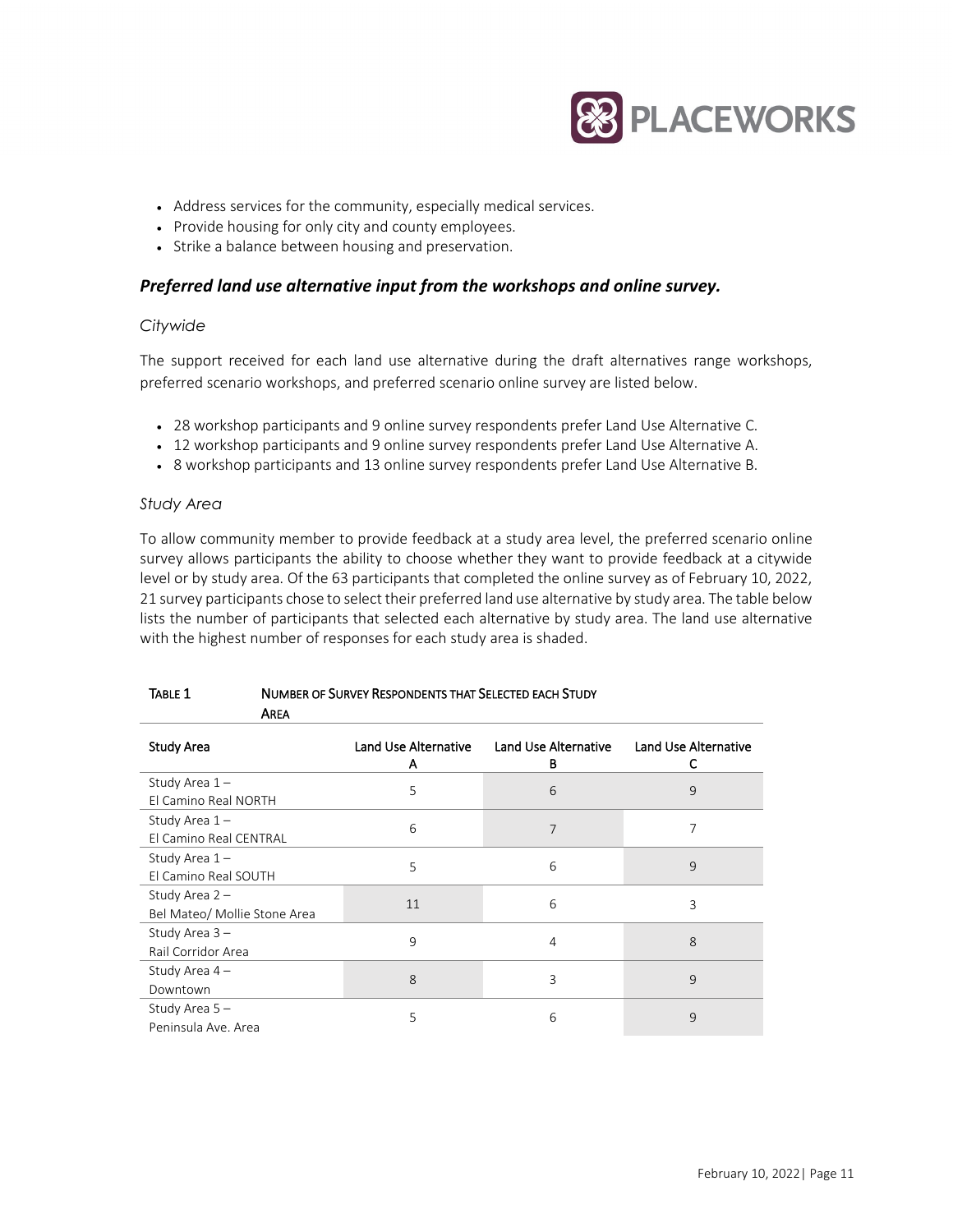

| TABLE 1 | NUMBER OF SURVEY RESPONDENTS THAT SELECTED EACH STUDY |  |  |
|---------|-------------------------------------------------------|--|--|
|         | AREA                                                  |  |  |

| Study Area                                                | Land Use Alternative<br>A | <b>Land Use Alternative</b><br>в | <b>Land Use Alternative</b> |
|-----------------------------------------------------------|---------------------------|----------------------------------|-----------------------------|
| Study Area 6-<br>Campus Dr. Area                          | 8                         | 6                                | 6                           |
| Study Area 7 - North<br>Shoreview and Shoreview Area      | 6                         | 5                                | 10                          |
| Study Area 8-<br>Parkside Plaza Area                      | 7                         | 11                               | 3                           |
| Study Area 9-<br>Hillsdale/ Norfolk Area                  | 7                         | 9                                | 5                           |
| Study Area 10-<br>Bridgepointe<br>Source: PlaceMorks 2022 | 5                         |                                  |                             |

Source: PlaceWorks, 2022.

## *Key works or sentences used to describe the preferred land use alternative.*

The preferred scenario online survey asks participants to identify a key word or sentence to describe their preferred land use alternative. The responses submitted are listed below.

- Balance and thoughtfulness.
- Maintain current heights but increase density.
- Responsible, thoughtful, and intentional growth.
- Well-designed growth with a meaningful number of affordable units.
- Provide at least 15-20 % affordable units in any development of more than 10 units.
- Density, affordable, rugged (fire safe, flood safe, wind safe, sea level rise safe, of course earthquake retrofitted), and shaded by trees.
- Equitable growth. Enable the whole city to grow organically by relaxing zoning restriction throughout, favoring housing and mixed use over office developments, and not relying on housing towers by train stations to solve the problems.
- More updates shopping/stores in Shoreview area.
- Concentrate high density buildings in specific areas of the city.
- Moderate growth.
- Protect the Downtown's character of small and medium sized businesses.
- Minimize new traffic but still meet the Fair Share requirements.
- Build new housing in place of existing aging shopping centers, business parks, and downtown.
- Do not build new housing in existing single family neighborhoods.
- Let the market determine growth.
- Maintain a community vibe.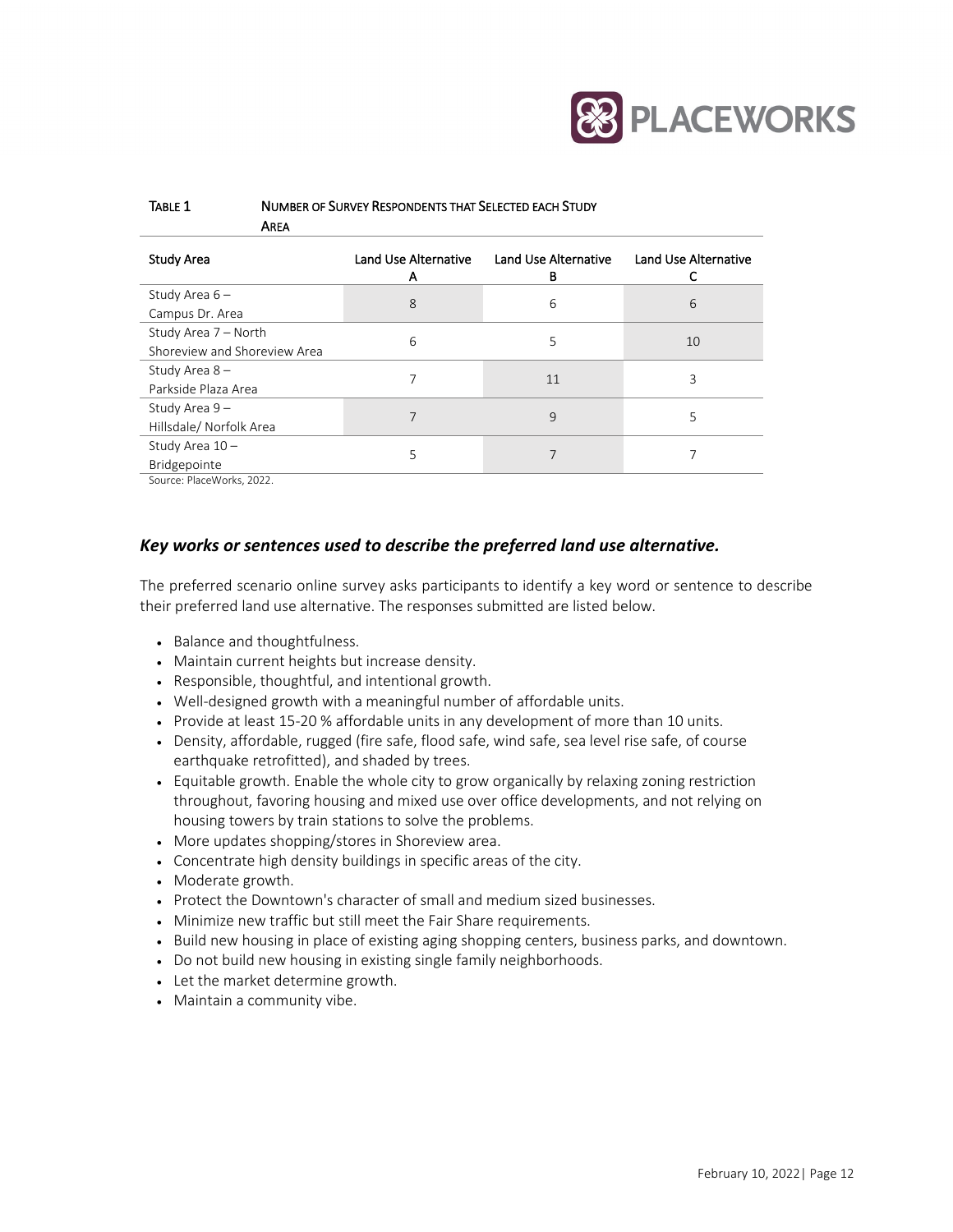

## *Changes suggested to the preferred land use alternative.*

Land Use Alternative A

- Housing increases need to be minimized until mass transit capacities catch up with current existing housing for Study Area 1 - El Camino Real NORTH.
- Fewer MTU/MDU housing for Study Area 1 El Camino Real NORTH.
- At Borel ,change office high to office medium in Study Area 1 El Camino Real CENTRAL.
- On 20th Avenue, change the mixed use high to mixed use medium for Study Area 3.
- Change mixed use low to mixed use medium for Study Area 7.
- Do not allow people to pitch tents in public areas.
- New development should be low height in Study Area 3.
- Modernize current strip malls.
- Slow growth.

Land Use Alternative B

- Allow more housing everywhere.
- Focus on the missing middle housing.
- Encourage conversion of underused commercial space to mixed use.
- Add more height while still focusing on homes for Study Area 4 Downtown.
- Avoid underground parking for new shopping areas in Study Area 3.
- Add a bit more commercial neighborhood areas at Norfolk in Study Area 9.
- More pocket parks in dead end streets next to railroad tracks.

Land Use Alternative C

- More native grasses in parklands, expand park lands and open spaces, less concrete jungle look, tree lined transit corridors, community gardens and beehives.
- Insist that good design and quality building materials prevail.
- Add housing as a priority in Study Area 10.

# **Feedback on Tradeoffs**

The preferred scenario online survey asks participants the following questions about tradeoffs to help understand the community's priorities and guide decision-making. As mentioned above, a total of 40 surveys have been completed as of Friday, January 28, 2022.

## *Rank how you would allocate City budget spending on transportation improvements.*

Responses ranked as follows:

- 1. Pedestrian improvements
- 2. Improvements to make driving a vehicle easier
- 3. Improving bicycle, pedestrian, and vehicle connections to transit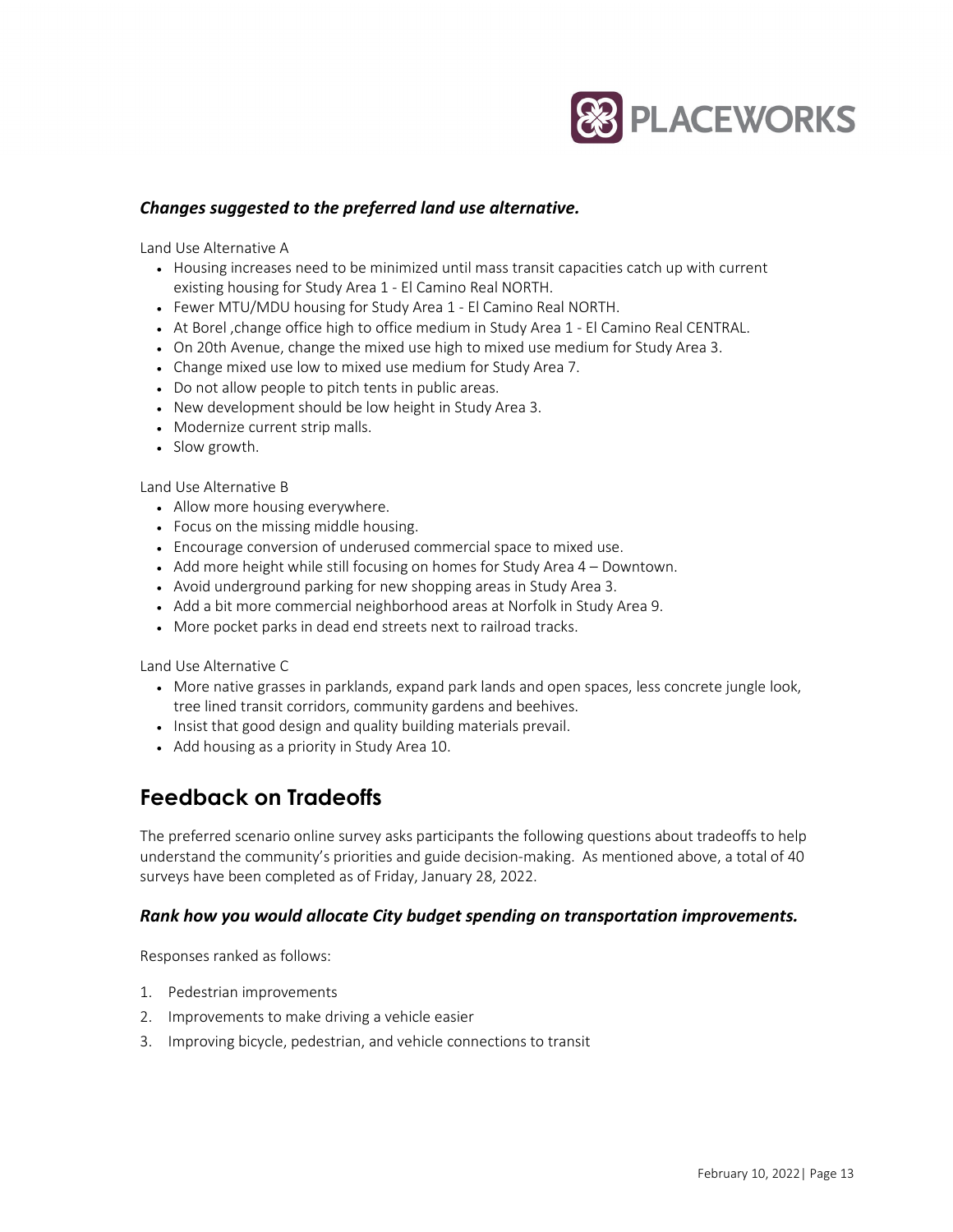

- 4. New and improved bicycle lanes and bicycle parking
- 5. Studying future transportation technologies

## *Because there is limited space in the public right of way on City streets, there are tradeoffs to the improvements that can be constructed. Knowing this, what top three transportation options would you prioritize for each type of street listed below?*

#### *El Camino Real*

- 60 percent would like to maintain or add landscaping, lighting and street trees
- 56 percent selected add or improve pedestrian sidewalks
- 49 percent would like to maintain and add vehicle lanes.
- 49 percent selected enhance public transit.
- 33 percent would like to see new bicycle lanes.
- 32 percent would like to preserve or add parking spaces.
- Other responses submitted by participants:
	- <sup>o</sup> No left turns during peak traffic times.
	- <sup>o</sup> More efficient flow Iight synchronization.
	- <sup>o</sup> Increase frequency of bus services everywhere.
	- <sup>o</sup> Add light rail with shuttles connecting to businesses.
	- <sup>o</sup> Create more pocket parks in perimeters of large developments instead of just center of these large developments. Also disallow businesses from using public parking spaces, public alleys and dead end streets to park cars they are fixing- central/down.

*Main Corridors (e.g. Hillsdale Boulevard, Alameda De Las Pulgas, Delaware Street)* 

- 59 percent selected add or improve pedestrian sidewalks.
- 54 percent would like to maintain or add landscaping, lighting and street trees.
- 48 percent would like to maintain and add vehicle lanes.
- 44 percent would like to see new bicycle lanes.
- 33 percent selected enhance public transit.
- 29 percent would like to preserve or add parking spaces.
- Four respondents chose other:
	- o Traffic signals in high foot traffic areas (Barneson and Hillsdale High School) and convert either Sunnybrae or Fiesta Gardens to a K-8 School to reduce the number of cars needing to get west of El Camino.
	- o Study impact of expected growth in traffic due to population increase.
	- o Connect shuttles with light rail along El Camino Real.
	- o Need better connections for after school driving to sports fields.

#### *Neighborhood Streets*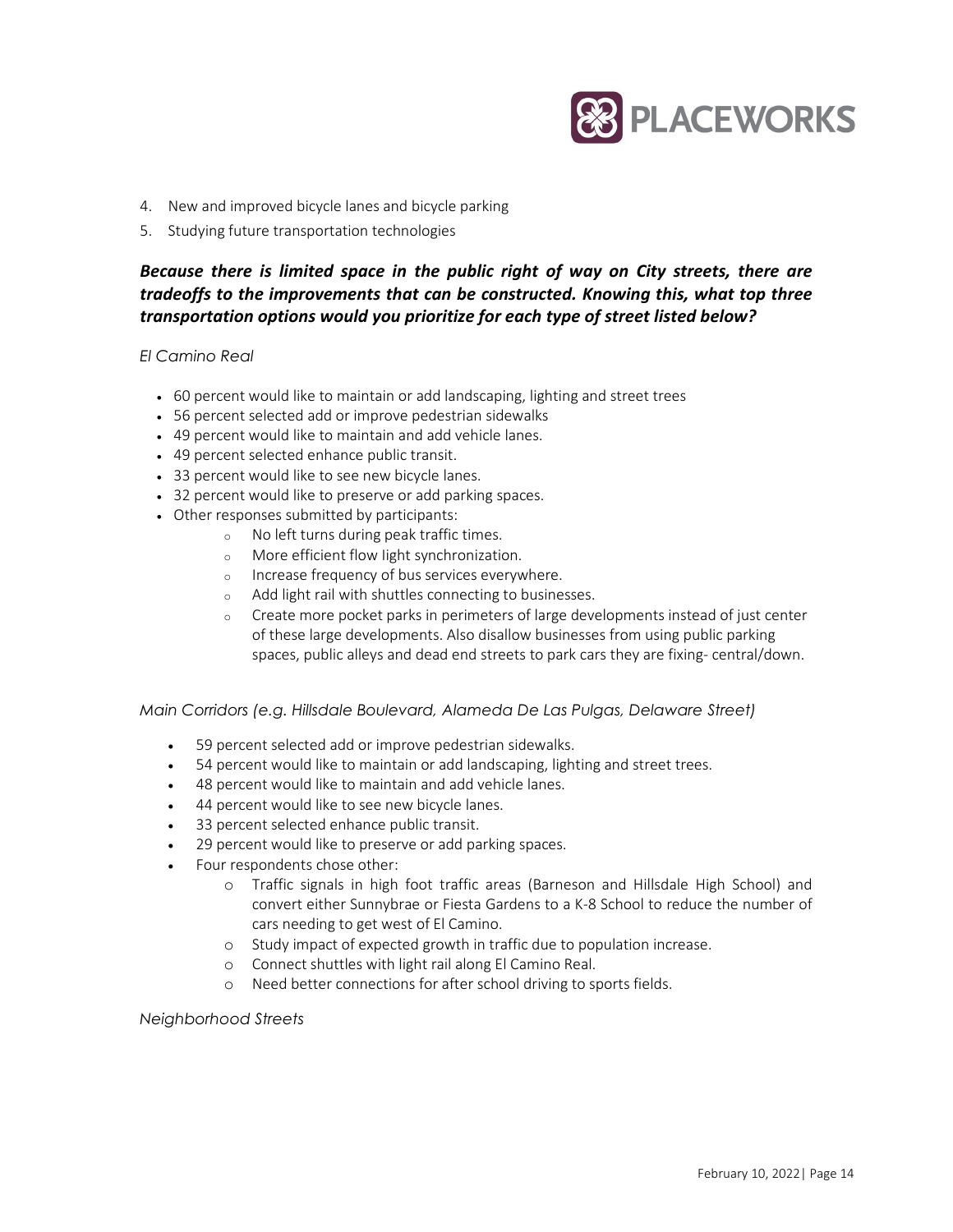

- 71 percent would like to maintain or add landscaping, lighting and street trees.
- 67 percent would like to see new or improved pedestrian sidewalks.
- 40 percent would like to see new bicycle lanes.
- 33 percent would like to preserve or add parking spaces
- 24 percent would like to maintain or add vehicle lanes.
- 19 percent selected enhance public transit.
- Other responses submitted by participants:
	- $\circ$  Streets are too narrow in north Shoreview do not allow two vehicles to pass while cars are parked. Remove parking from one side of the street.
	- <sup>o</sup> Many corners do not have ramps which makes it challenging to walk with kids.
	- $\circ$  Develop mitigation measures to combat ride sharing and delivery services that have made our streets more dangerous through the monetization of public infrastructure.
	- <sup>o</sup> Add more curb extensions that are dual purpose stormwater capture and safety.
	- <sup>o</sup> Add more green bike lanes in high traffic roads.
	- <sup>o</sup> Landscaping and trees, and convert lighting to motion sensor or bio-friendly lights.
	- <sup>o</sup> Reduce speed limits in some neighborhood areas that are currently used as cutthroughs or as alternatives to major arterials.
	- <sup>o</sup> Add speed bumps, provide better lighting and fix potholes.
	- <sup>o</sup> Reduce congestion, add parking, and provide safe sidewalk crossings. The waits to cross El Camino Real are too long.
	- <sup>o</sup> Duplicate San Mateo Drive pedestrian improvements in more places.

## *Understanding the Preferred Land Use Scenario should plan for the next two and a half (2.5) housing cycles (RHNA) over the next 20 years, which could be 15,000 to 20,000 units, how should those new housing units be accommodated?*

- 40 percent would like to maintain current height limits and densities, but explore growth opportunities beyond the study areas.
- 21 percent said to focus growth within the study areas by exploring increases to height limits and densities beyond what's currently allowed under Measure Y.
- 17 percent said to explore growth beyond the study areas and increases to height limits and densities beyond what's currently allowed under Measure Y.
- 5 percent would like to maintain current height limits, but explore increased densities.
- Other responses submitted by participants:
	- <sup>o</sup> Lower priced single family dwellings.
	- <sup>o</sup> Couple growth to increased public mass transit capacities.
	- <sup>o</sup> Stop building because we are overpopulated and overtaxed.
	- <sup>o</sup> None of these seem reasonable, should redevelop older apartments and 10 units or less into more dense buildings. Tie density to lot size versus a blanket zoning designation.
	- <sup>o</sup> Do not build 10 story buildings next to single family or small apartment units. Preserve setbacks for small parks, sidewalks and overshadowing of small homes and apartments.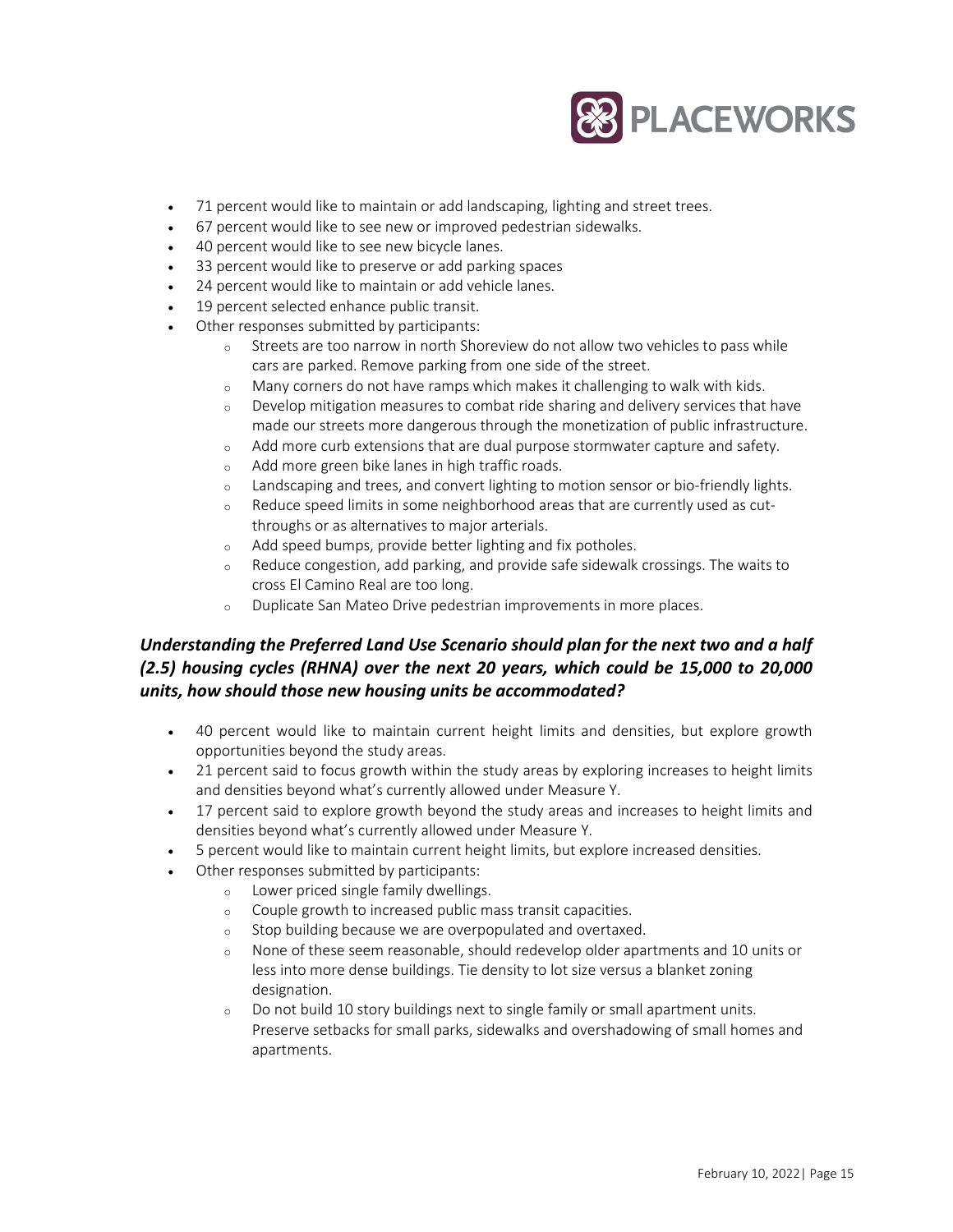

- <sup>o</sup> Keep height limits without increasing density.
- <sup>o</sup> Revise the alternatives to slow growth.
- <sup>o</sup> Make commuting into and out of San Mateo easier.
- <sup>o</sup> The RHNA targets in the question are not correct because they have been doubled.
- $\circ$  Explore re-zoning some commercial areas as mixed use and/or repurposing office complexes into residential or mixed-use instead.

## *Where should new multi-family housing be located (select all that apply)?*

- 63 percent would like to see multi-family near transit and along transit corridors.
- 62 percent would like to see multi-family in downtown or near downtown.
- 60 percent would like to see multi-family in aging shopping centers and commercial areas.
- 33 percent would like to see this housing spread around throughout the city, including singlefamily neighborhoods.

## *What's the most critical risk from climate change that the General Plan should minimize?*

- 69 percent believe sea level rise or prolonged drought is the most critical risk.
- 22 percent believe increased wildfire hazard is the most critical risk.
- 10 percent believe high heat days is the most critical risk.
- Other comments received:
	- o All of these are critical risks that are a byproduct of climate change. The only specific thing I can imagine the city of San Mateo's general plan helping with is increasing housing density to reduce emissions from transit and logistics.
	- o Start planning and funding for desalinization to deal with chronic drought.
	- o Keep the power grid up and running with clean natural gas.
	- o Forest management that the governor cut back on.
	- o All climate risks need to be mitigate, we cannot focus on two only.
	- o Availability of utilities and waste treatment capacity.
	- o Air pollution created by traffic.
	- o Increase capture of water via new reservoirs.
	- o Wildfire management should include controlled burns and clearing of brush.
	- o None, the Peninsula will not be affected.
	- o Politicians.

Attendees of the preferred scenario workshop series also responded to this question:

- Many believe sea level rise and flooding are a major risk.
- Some believe potential wildfires are a threat to the city, although one participant does not believe wildfires are a threat to San Mateo.
- Some believe sustainability and water shortage is a major risk the city should help minimize.
- Warming temperatures and lack of tree canopies is also a concern.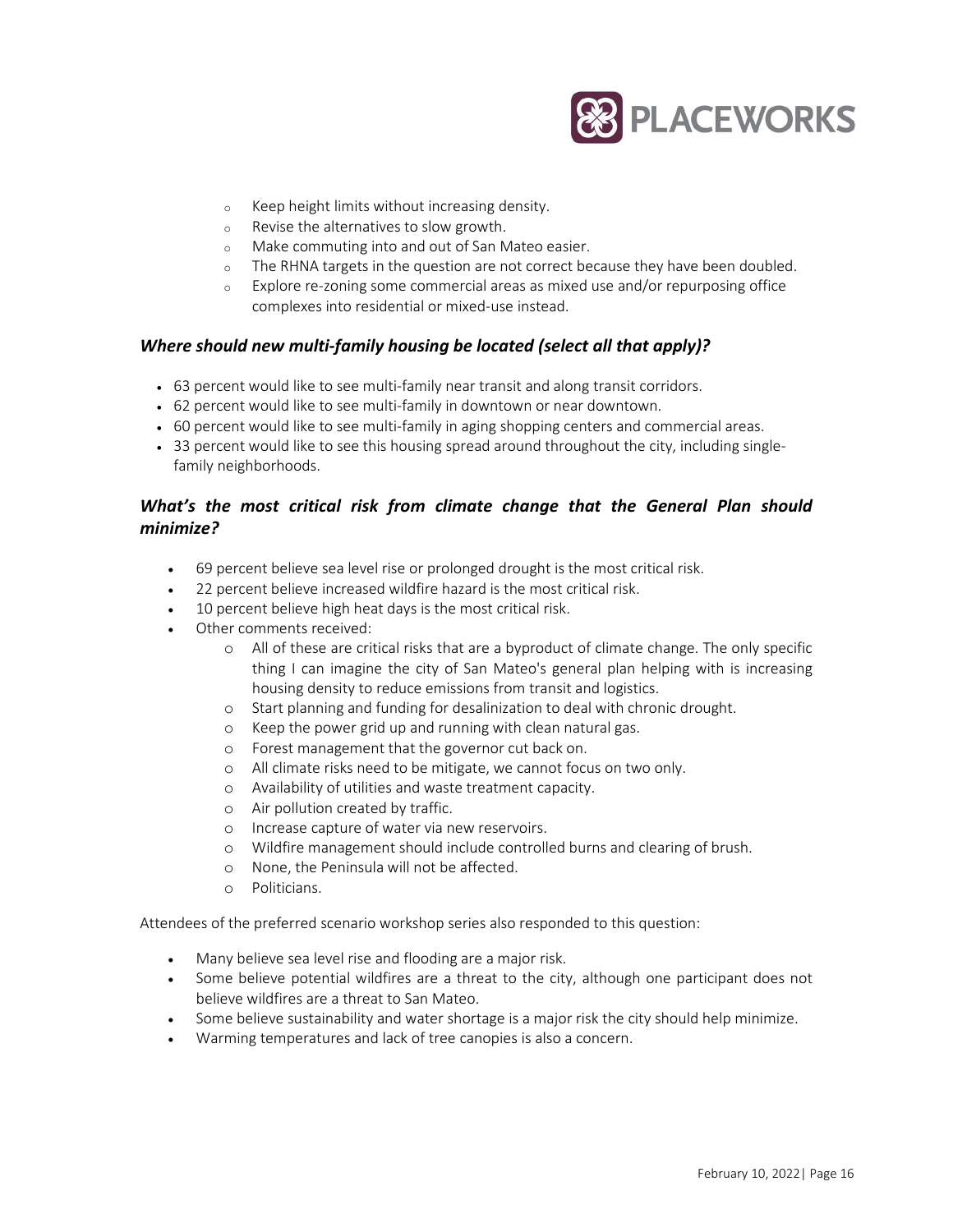

• Pandemics, not having adequate housing, loss of historic resources, artificial intelligence, earthquakes, and high winds were also mentioned as a critical concern.

Other comments received:

- Work towards getting cars off the roads to reduce greenhouse gas emissions.
- More dense infill housing can combat climate change and hopefully mitigate sea level rise.
- We need to improve bike ability and walkability to reduce carbon emissions from transit.
- All this planning is taking away our freedoms.
- Concern we are turning our wonderful city into a cesspool like San Francisco.
- Skepticism about whether the city can make a difference in combatting climate change.
- Concern there is not sufficient water for all alternatives.
- Developers should contribute to funding this mitigation for sea level rise, rather than raising taxes on residents that live in the city.
- Keep the height of buildings and street size accessible for the fire department.
- Concern the City will go bankrupt.

## **Feedback from Housing Element Outreach**

The City of San Mateo is in the process of updating its Housing Element. As part of the update, the City is reaching out to community members to better understand their housing needs. In the fall, City staff and their consultant team conducted an intercept survey and received 156 responses. The City also had an online survey available from October 11, 2021 to January 16, 2022. The online survey received 594 responses. Major themes that are related to land use, housing, and circulation are summarized below; questions and responses tailored to Housing Element content not relevant to the land use or circulation alternatives are not included.

## *Housing Element Intercept Survey Results*

- To manage the production of housing overall, there was notable interest in in redeveloping existing properties that have potential for more housing (45%), creating accessory units on existing single-family properties (22%), and encouraging mixed-use projects that have both commercial and residential uses (21%).
- Construct new housing to address housing affordability.
- Redevelop around Interstate 280.
- More housing means more traffic and less parking.
- High cost of housing is an issue.
- Infrastructure development.
- Stop building.
- Remove height limit.
- Allow taller buildings.
- Include up-scale neighborhoods in zoning changes.
- Commuting to work is difficult due to traffic.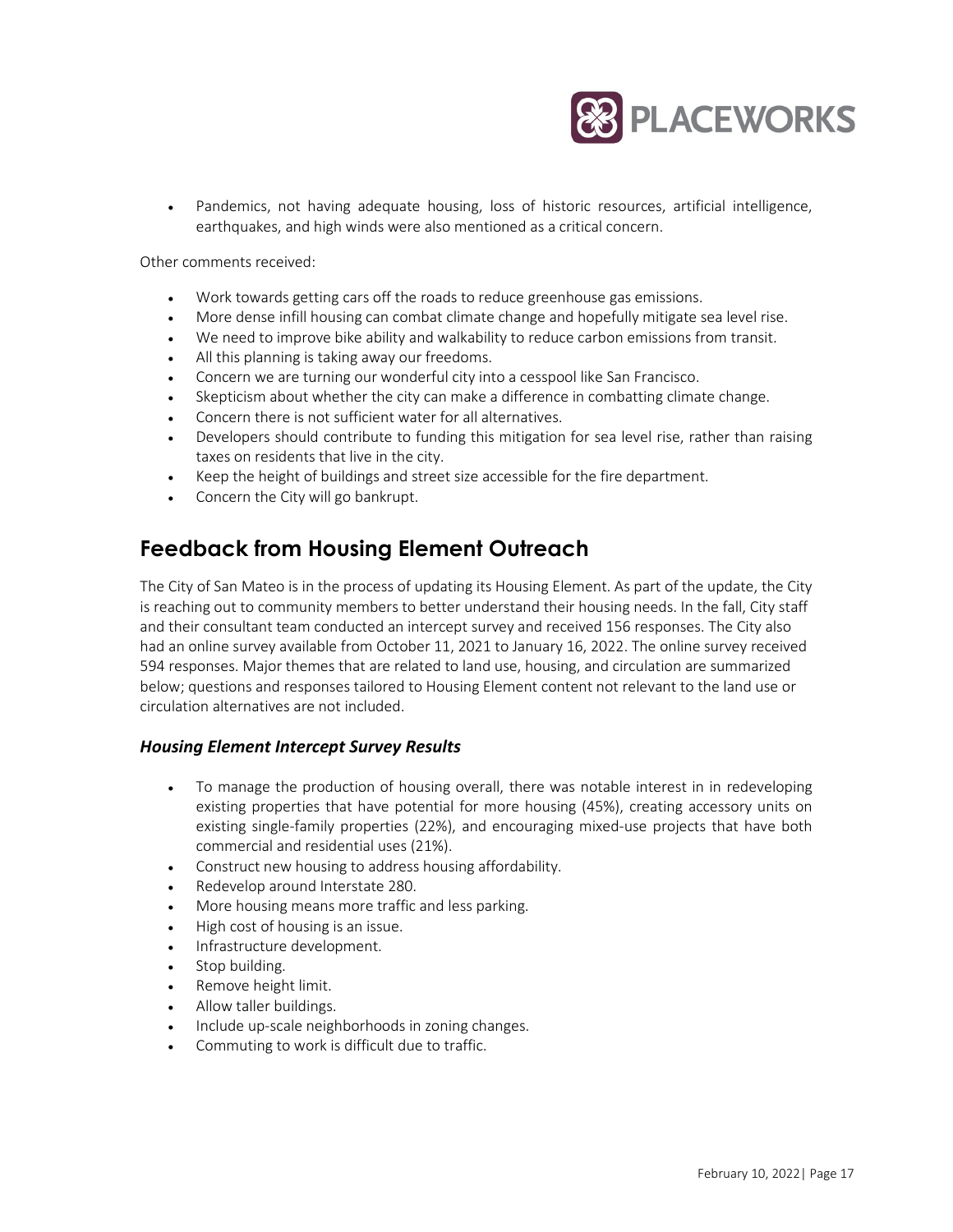

- Address traffic on Hillsdale.
- Crowded street parking is an issue.
- Address housing for people that are unhoused.
- Improve traffic flow through dense areas.
- More golf courses.
- Build more housing.

## *Housing Element Online Survey - Preliminary Results*

- The top three locations to add more housing are:
	- o New housing should be walkable/bikeable to shops and services (53.8 %).
	- o New housing should be concentrated near public transit (53%).
	- o New housing should be located where it will have the least impact on traffic (38.4%).
	- o New housing should be spread evenly across all parts of the city (36.9%).
	- o New housing should be located where it will have the least impact on the environment overall (32.7%).
	- o New housing should be concentrated close to job centers (22.8%).
	- o New housing should be located near community services and parks (19.9%).
	- o Other (13.7%).
- The top three strategies to manage the production of new housing are:
	- o Encourage mixed-use projects (50.9 %).
	- o Redevelop existing properties that have additional potential (49.1%).
	- o Increase the allowable density in areas that are close to transit (46.2%).
	- o Allow taller developments if they include open space (33.1%).
	- o Streamline housing approval process (26.6%).
	- o Create ADU's on existing single-family properties (23.9%).
	- o Convert single-family homes into duplexes (15.0%).
	- o Other (17.4%).
- The top three housing types that should be prioritized:
	- o Smaller units that are less expensive (52.3%).
	- o Larger units for families and/or multi-generational (36.6%).
	- o Ownership units (35.9%).
	- o Rental units (35.8%).
	- o Preserve existing housing (31%).
	- o Adding units to existing single family properties (22.7%).
	- o Interim/transitional housing for the unhoused (21.8%).
	- o Housing assist for those with special needs (16.4%).
	- o Other (12.4%).